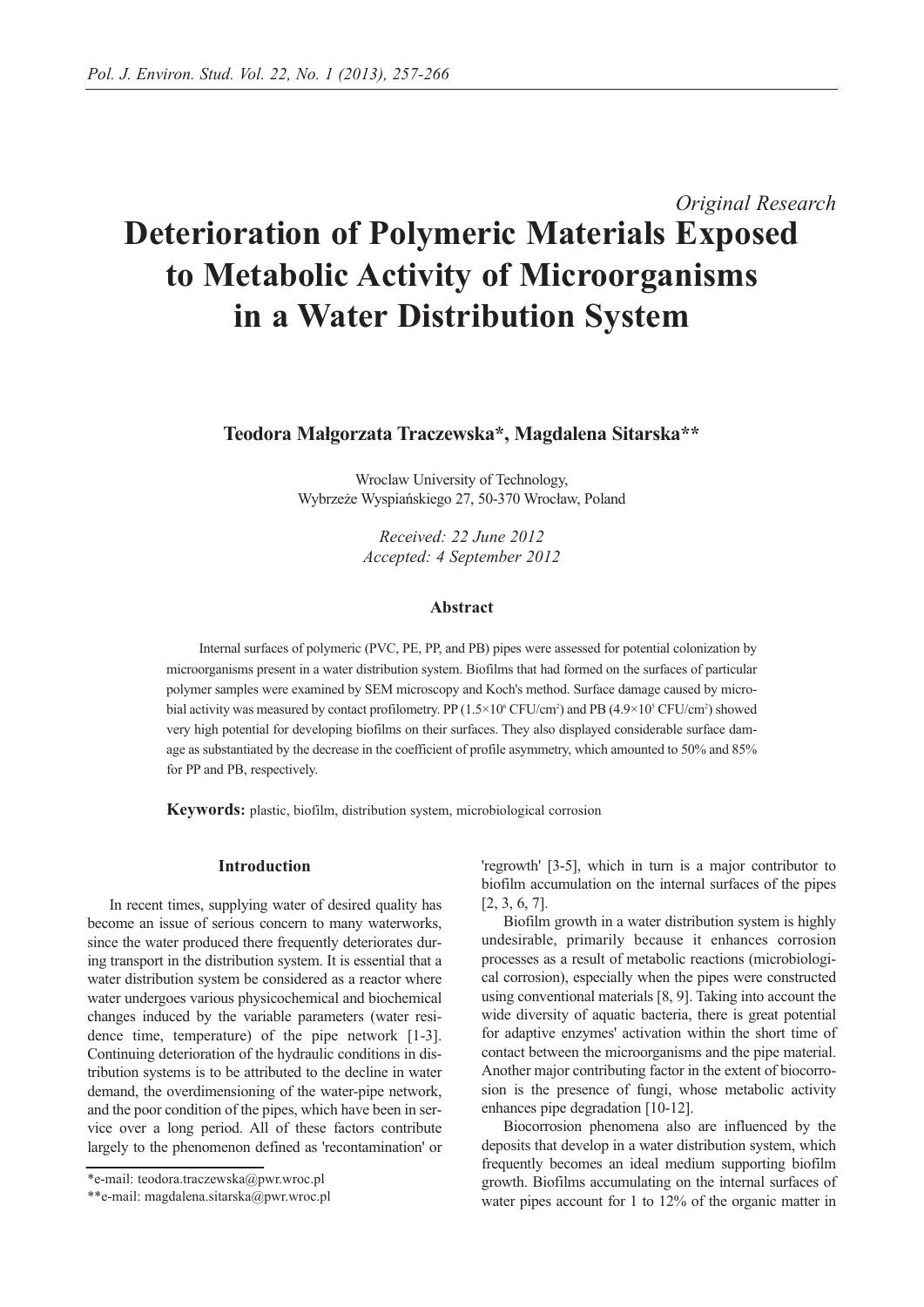such a deposit (1% of this organic matter being equivalent to  $1.2 \times 10^8$  CFU) [13].

In recent years plastics have replaced many conventional materials, also those used for the construction of drinking water distribution systems. Polyvinyl chloride, polyethylene, polypropylene, and polybutylene are widely used not only in plumbing fittings, but also in water mains. Their widespread use is attributable to the advantages they offer when compared with traditional materials: light weight, chemical stability, and simple assembling techniques [14].

The potential for colonization by microorganisms largely depends on the structure of the material's surface. That is why water pipes made from plastic materials were assumed to be immune to biofilm growth mainly because of their poor surface roughness. This assumption, however, was found to be unjustified [12, 15-17].

Taking into account the technological and microbiological threats to which water-pipe networks are exposed, it seemed advisable to examine the response of the materials used in water distribution systems to the threats mentioned. The continuing use of new materials in the construction of a sanitary system, as well as the continuing advances in the technology of producing them, raises many problems that have to be solved. Among them the rate of biofilm development and the effect of the biofilm on the material being colonized deserve particular consideration. In this work, attempts were made to assess the extent of biofilm growth on polymeric materials and the microbiological corrosion caused therein.

## **Materials and Methods**

#### Materials

The material samples chosen for this study were sections of fresh pipes made from the following synthetic polymers used in drinking water distribution systems: unplastified polyvinyl chloride PVC-U (polyvinyl chloride/PVC), polyethylene HDPE-100 (polyethylene/PE), polypropylene PP-R type 3 copolymer (polypropylene/PP) and poly-1 butylene (polybutylene/PB).

Experiments were conducted in a fluid-flow system, using samples with an exposure surface of 30 cm<sup>2</sup> each. The samples used in the experiments performed under shakeflask conditions were 25×20 mm in size and had a thickness of 4 mm, which is equivalent to an exposure surface of 13.6  $\text{cm}^2$ .

#### Biofilm Culture in a Fluid-Flow System

Experiments were conducted in two series. In the first series, polyvinyl chloride and polyethylene were tested for the potential of promoting microbial growth on their internal surfaces; in the second series, these tests were performed with polypropylene and polybutylene. The experimental series had durations of 150 days each, and were performed in duplicate.

The laboratory set-up consisted of two  $40\times80\times50$  mm reactors made of stainless steel. Two 30 cm2 plates of the same polymeric material were placed in each reactor and arranged parallel to water flow. The set-up was fed with tap water. Water flow velocity in the laboratory set-up was 0.2 m/s. The water distribution system was fed with surface water and infiltrative water.

Numbers of mesophilic and psychrophilic bacteria were monitored in inlet and outlet water throughout the experiment.

Upon termination of exposure, the microorganisms that had colonized the surface of the material samples were released using the cavitation method, whereas their number was determined by Koch's method. The polymer samples were examined by scanning electron microscopy while simultaneously taking photographs of the biofilm.

Biofilm Culture under Shake-Flask Conditions

Sterile samples of polyvinyl chloride (PVC), polyethylene (PE), polypropylene (PP), and polybutylene (PB), 25×20 mm in size and 4 mm in thickness, were placed in a 200 cm3 volume of minimal medium [18], inoculated with a 10 cm3 volume of a mixture of microorganisms separated from tap water. Inoculum for the shake-flask culture prepared by filtration of a 3 dm<sup>3</sup> volume of tap water through a sterile cellulose filter (0.2 µm pore size). The microorganisms retained on the filter were released into a 50 cm<sup>3</sup> volume of physiological solution by cavitation (5 min. in an ultrasonic bath). A 10 cm<sup>3</sup> volume of microbial suspension was inoculated to 200 cm<sup>3</sup> of minimal medium and incubated at 22±2ºC for 72 h. After incubation the number of microorganisms in the inoculum was  $1\times10^4$  CFU/cm<sup>3</sup>.

The total number of microorganisms in the culture amounted to  $5 \times 10^2$  CFU/cm<sup>3</sup>. The polymer samples were exposed to microbial activity for 40 days at 22±2ºC under aerobic conditions with slow mix; after that the extent of surface colonization was assessed.

After 40 days the biofilm that had formed on the surfaces of the polymeric materials was removed by cavitation and the number of microorganisms in the solution was determined using Koch's method. Biofilm density was established (after suitable conversions) based on the number of microorganisms colonizing a unit surface.

Before and after exposure, the texture of the polymer's surface was measured by contact profilometry in order to determine structural changes (pits/defects).

# Assessment of Surface Structure and Biofilm Density by SEM Microscopy

Surface structure of the polymeric materials (before and after exposure to metabolic bacterial activity) and biofilm densities were assessed from SEM micrographs (Leo Zeiss 435 Vp microscope, Oberkowe). The samples were stabilized with 2.5% glutaraldehyde in phosphate buffer, dewatered at 5ºC (in ethanol rinsing series from 25 to 100%), dried, and coated with gold (Scancoat 6 made by Oxford).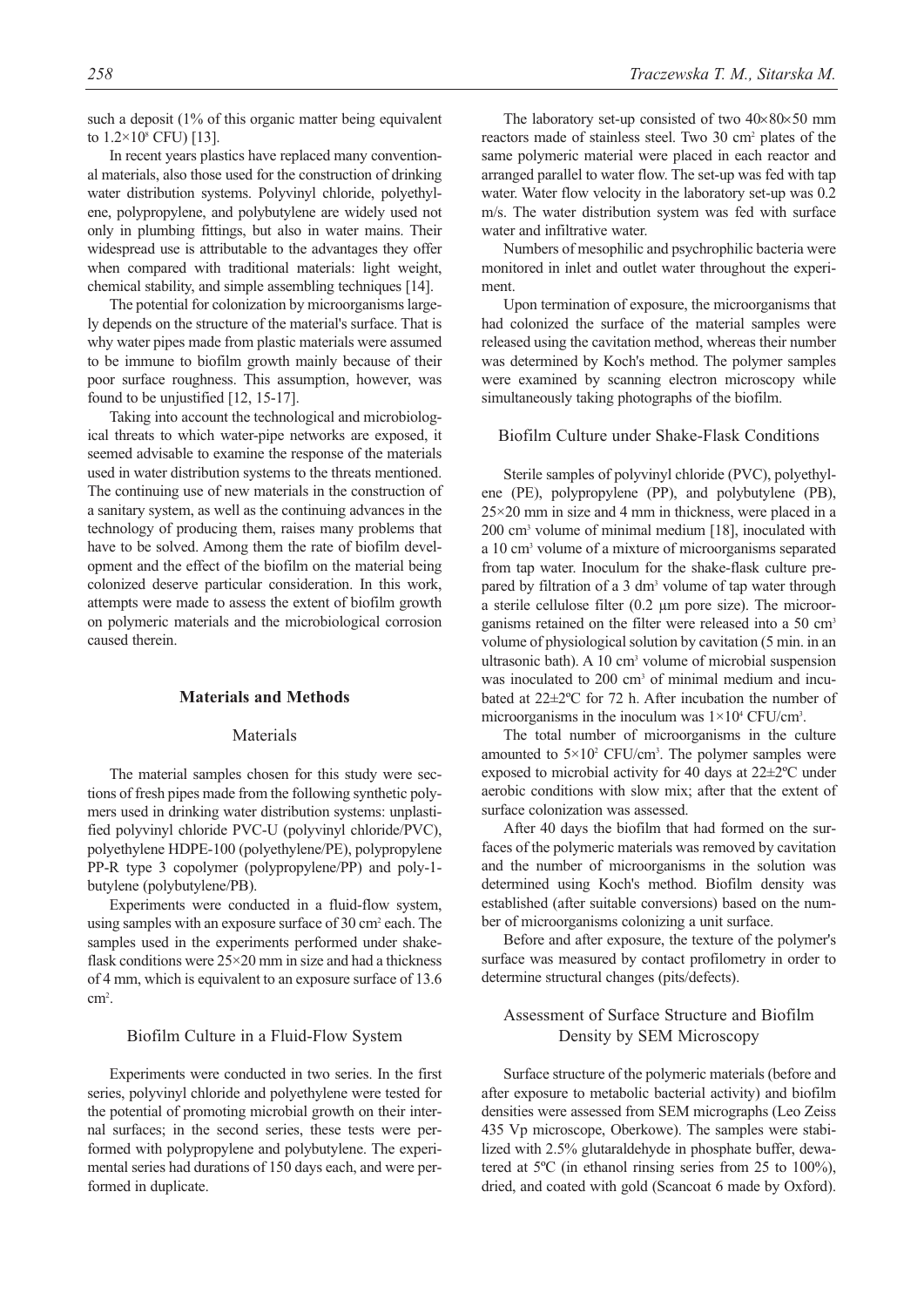Upon termination of the coating procedure the samples were examined under a SEM microscope and their photographs were taken.

#### Quantification of Microorganisms

After 150 days of culture in the fluid-flow system and 40 days of culture under shake-flask conditions, the biofilms that had accumulated on the sample surfaces were removed by cavitation. The samples were first placed in flasks (each containing a 50 cm<sup>3</sup> volume of physiological solution), and then in an ultrasonic bath for 20 min. The suspensions obtained via this route were diluted and plate counts were carried out (in triplicate) using nutrient agar enriched with sodium chloride and meat extract [19]. Enrichment of the standard nutrient agar allowed the growth of fastidious microorganisms. Samples were incubated at 22±2ºC by 72h and 36±2ºC by 48h.

## Measurement of Surface Texture

Surface roughness was examined before and after exposure of the polymeric materials to a mixture of microorganisms isolated from tap water.

Measurements were performed by the contact profilometry method, using a 3D optical surface profiler (Form Talysurf-120 L, Taylor Hobson) with a conic needle (needle parameters: angle, 900; radius of vertex rounding, 2 µm; needle pressure on material tested, 0.7 mN). Fitted with special software, the device enabled mathematical analysis of the results obtained from numerous measurements and presented them as single numerical values.

#### **Results and Discussion**

#### Biofilm Culture in a Fluid-Flow System

The aim of this study was to examine the potential for biofilm development on the internal surfaces of PVC, PE, PP, and PB pipes, as well as the impact of microbial metabolic activity on these polymeric materials. Investigations reported in the literature suggest that biofilms may form within three weeks [20]. Zacheus et al. obtained a  $7.7 \times 10^5$ CFU/cm2 biofilm on the surface of PVC after three weeks, whereas Codony et al., who neutralized chemical disinfectants with sodium thiosulphate, obtained a  $1\times10^{7}$  CFU/cm<sup>2</sup> biofilm within 15 days [21, 22].

In our study, the number of psychrophilic bacteria in the water fed to the experimental set-up varied from 0 to 1×10 CFU/cm3 , and that of mesophilic bacteria ranged between 0 and  $4.1 \times 10$  CFU/cm<sup>3</sup>, with incidental increase to 6.1-8.1×10 CFU/cm<sup>3</sup>. The number of psychrophilic bacteria in outflow varied from 1 to  $1.1 \times 10^3$  CFU/cm<sup>3</sup>, with incidental increase to 1.6×104 CFU/cm3 , and mesophilic bacteria in the 0-3×103 CFU/cm3 . Quantitative analysis of bacteria removed from the surfaces of the polymeric materials revealed that polyvinyl chloride had the lowest potential for being colonized by microorganisms; the number of bacteria

Table 1. Number of bacteria per 1 cm<sup>2</sup> of surface, accumulated on the polymeric materials after 150 days.

| Material                                                        | <b>PVC</b>        | <b>PE</b>         | PP                  | PB                |
|-----------------------------------------------------------------|-------------------|-------------------|---------------------|-------------------|
| Number of psy-<br>chrophilic bacteria<br>[CFU/cm <sup>2</sup> ] | $3.5 \times 10^3$ | $9.3 \times 10^3$ | $1.5 \times 10^{6}$ | $4.9\times10^{5}$ |
| Number of<br>mesophilic bacteria<br>[CFU/cm <sup>2</sup> ]      | $8\times10$       | $2.2 \times 10^3$ | $1.2 \times 10^3$   | $8\times10^2$     |

per 1 cm2 of polymer surface was the lowest among the materials tested (Table 1). Although the number of psychrophilic bacteria that had developed on PVC was 3.5×103 CFU/cm2 , it was comparable with that on polyethylene  $(9.3 \times 10^{3} \text{ CFU/cm}^2)$ , but the number of mesophilic bacteria on PVC differed significantly from the numbers observed on PE, PP, and PB. Thus, for polyvinyl chloride the number of mesophilic bacteria was only 8×10 CFU/cm<sup>2</sup>, whereas for PE, PP, and PB it ranged between  $8\times10^2$  and  $2.2\times10^3$ CFU/cm2 . The highest number of psychrophilic bacteria per 1 cm<sup>2</sup> of surface was noted on polypropylene  $(1.5 \times 10^{6}$ CFU/cm2 ), but the number of mesophilic bacteria obtained for this polymer was similar to that observed on PB. The highest number of mesophilic bacteria, which amounted to  $2.2 \times 10^3$  CFU/cm<sup>2</sup>, was noted on polyethylene. The comparison of PP and PB surfaces revealed no significant differences in the counts of mesophilic bacteria, which varied between  $8 \times 10^2$  and  $1.2 \times 10^3$  CFU/cm<sup>2</sup>.

All of the pipe materials tested were found to be colonized by biofilm, but the extent of colonization differed from one polymer type to another. These differences are attributable not only to the number of psychrophilic and mesophilic bacteria, but also to the proportion between them. In the case of PP and PB, the number of psychrophilic bacteria accounted for 99.92% and 99.84% (respectively) of the total bacterial population that had colonized the polymer surface. For polyvinyl chloride the proportion was 97.77%, and for polyethylene only 80.87%. A reverse trend was observed with mesophilic bacteria, whose number accounted for less than 0.2% of overall bacterial population in the case of PP and PB, and for approximately 20% in the case of polyethylene. Since the water to which the samples were exposed was of comparable quality throughout the experiments, biofilm density was influenced by the type of the polymeric material rather than the composition of the water.

SEM microscopy not only confirmed the finding that the extent of colonization by microorganisms was the lowest on polyvinyl chloride, but also detected small amounts of fungi in the bacterial population. The SEM micrographs obtained allowed general comparison of the biofilm's spatial structure. In the case of PVC, this structure was sufficiently smooth and displayed no local agglomerates of microorganisms. Microbial numbers were lower, which should be attributed to the lower biofilm density. SEM micrographs also revealed the presence of inorganic deposits with the potential for augmenting surface rough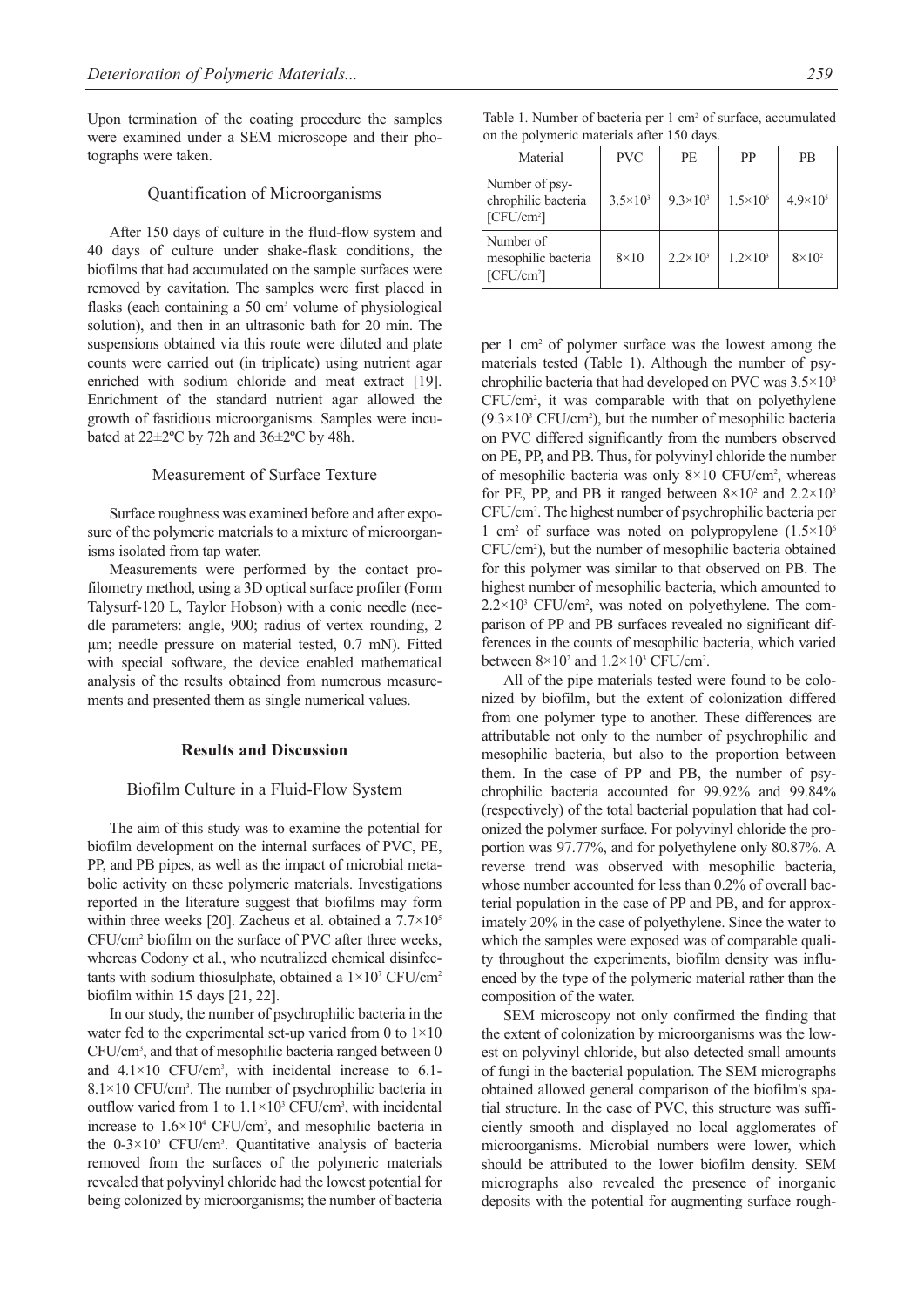ness, which may trigger an increase in cell adhesion to the polymer with time of pipe service.

Compared with polyvinyl chloride, larger counts of microorganisms, as well as a wider diversity of microbial morphology, were noted on the surfaces of PE, PP, and PB. In the case of polyethylene, microorganisms were almost evenly distributed, which seems to be due to the character of the polymer's surface. The largest and the most spatially differentiated biofilm was observed on PP and PB surfaces, which exhibited distinct agglomerates varying in cell morphology and density. SEM micrographs showed that fungi were present in these biofilms.

Fig. 1 gives examples of biofilm that had developed on the surfaces of the polymeric materials tested.

Planktonic cells synthesise only small amounts of extracellular polymeric substances (EPS). While biofilm is forming, EPS production increases, but the number and chemical diversity of these substances depend on the environment and the type of polymer. EPS may, for example, perform integrating functions and thus stabilize the structure of the biofilm. Owing to the high content of enzymes and other substances facilitating decomposition of complex chemical compounds present in the polymer into simple ones, EPS may provide a nutrient source for further biofilm growth. This is a serious threat to a drinking water distribution system and, consequently, to public health [12, 23].

The literature contains references to various mechanisms underlying the occurrence of material corrosion. Those triggered by the presence of microorganisms are part of pitting corrosion. The inherent characteristic of pitting corrosion is the formation of pits on the entire polymer surface. The pits differ in number and size, and are influenced by the number and diversity of the bacteria that colonize the polymer [22]. This is to be attributed to the uneven distribution of the microorganisms on the polymer surface, which stimulates growth of local agglomerates. In many instances local domination can be observed of certain bacterial genera or species that have the ability to synthesize substances differing largely in toxicity to polymeric materials.

This work reports changes observed on the internal surfaces of polymer pipes as a result of metabolic activity of the microorganisms that colonize them. Relevant data are visualized in Figs. 2 to 5.



(a) PVC (magnification, 4000x) (b) PE (magnification, 4000x)



(c) PP (magnification, 5000x) (d) PB (magnification, 4000x)

Fig. 1. Biofilms developed on polymers during experiments in the fluid-flow system after 150 days.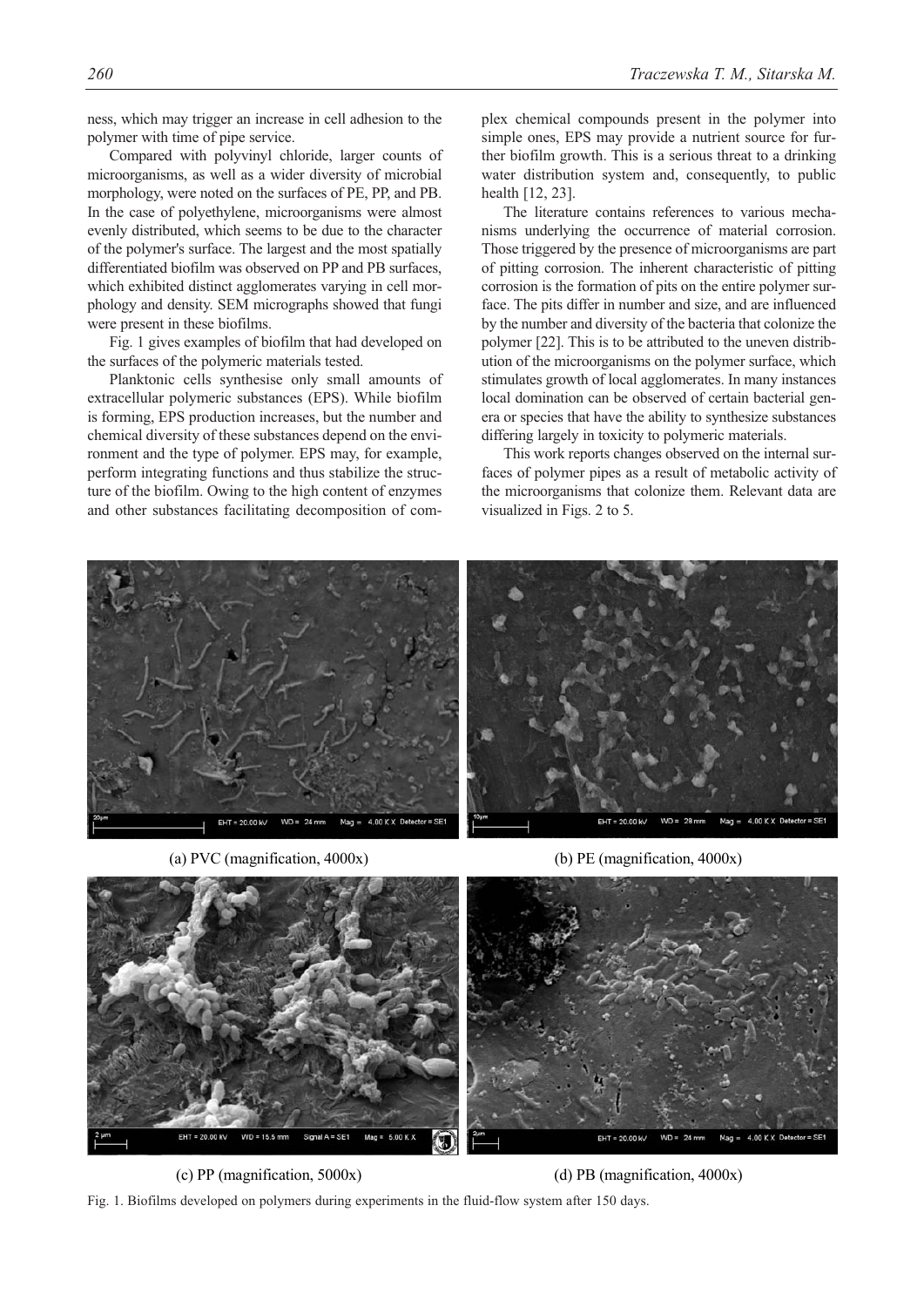Pits observed on the PVC surface are small but numerous. Initially, some part of the surface structure bore a resemblance to 'stripes of fibres.' As a result of damage, some of those stripes broadened, others disappeared (Fig. 2).

As for the examination of the PE surface, it is essential to take account of two issues: the effect of bacterial and fungal metabolites, and exposure to chlorinated water disinfectants. Chlorine exposure is to be blamed for deteriorating the technological parameters of polyethylene. Chromatographic and differential scanning calorimetric examinations (DSC) performed by Hassinen et al. revealed considerable degradation, with severe damage to the surface and crystalline structure of the polymer. It is therefore advisable to consider potential occurrences of turbulence corrosion, specifically at the initial stage of the pipeline's service life. Such corrosion occurs primarily during nocturnal water stagnation, with significant decline in water demand and noticeable release of chemical reaction products. Over this period the pipe material is exposed to harmful substances [24]. Our present study disclosed dramatic changes in the surface structure of polyethylene. After 150 days of exposure, the initially smooth surface of the polymer was rough, and displayed numerous defects and mineral deposits that acted as an ideal medium for supporting colonization by microorganisms (Fig. 3).

The influence of biofilm density and maturity on the extent of surface damage was particularly distinct with PP and PB. The most significant changes were noted when their surfaces had been colonized by very dense biofilm with wide microbial diversity. For PP the number of psychrophilic bacteria per 1 cm2 of surface amounted to  $1.5\times10^{6}$  CFU, while that for PB was  $4.9\times10^{5}$  CFU. Biofilm activity was also a contributory factor in the appearance of numerous pits and amorphous deposits. This finding has been confirmed by Liu et al., who observed (via SEM microscopy) a roughness-induced increase in the number of microorganisms on pipe surfaces [25]. In our study, upon termination of the cavitation process, the surfaces of PP and PB displayed single microbial agglomerates, whose adhesion to both the materials (via EPS released by the bacteria) was too strong to enable their removal by treatment in ultrasound (Figs. 4 and 5).



Fig. 2. SEM micrographs of fresh PVC samples before biofilm removal (on the left; magnification, 2000x) and after biofilm removal (on the right; magnification, 2000x).



Fig. 3. SEM micrographs of fresh PE samples before biofilm removal (on the left; magnification, 2000x) and after biofilm removal (on the right; magnification, 2000x).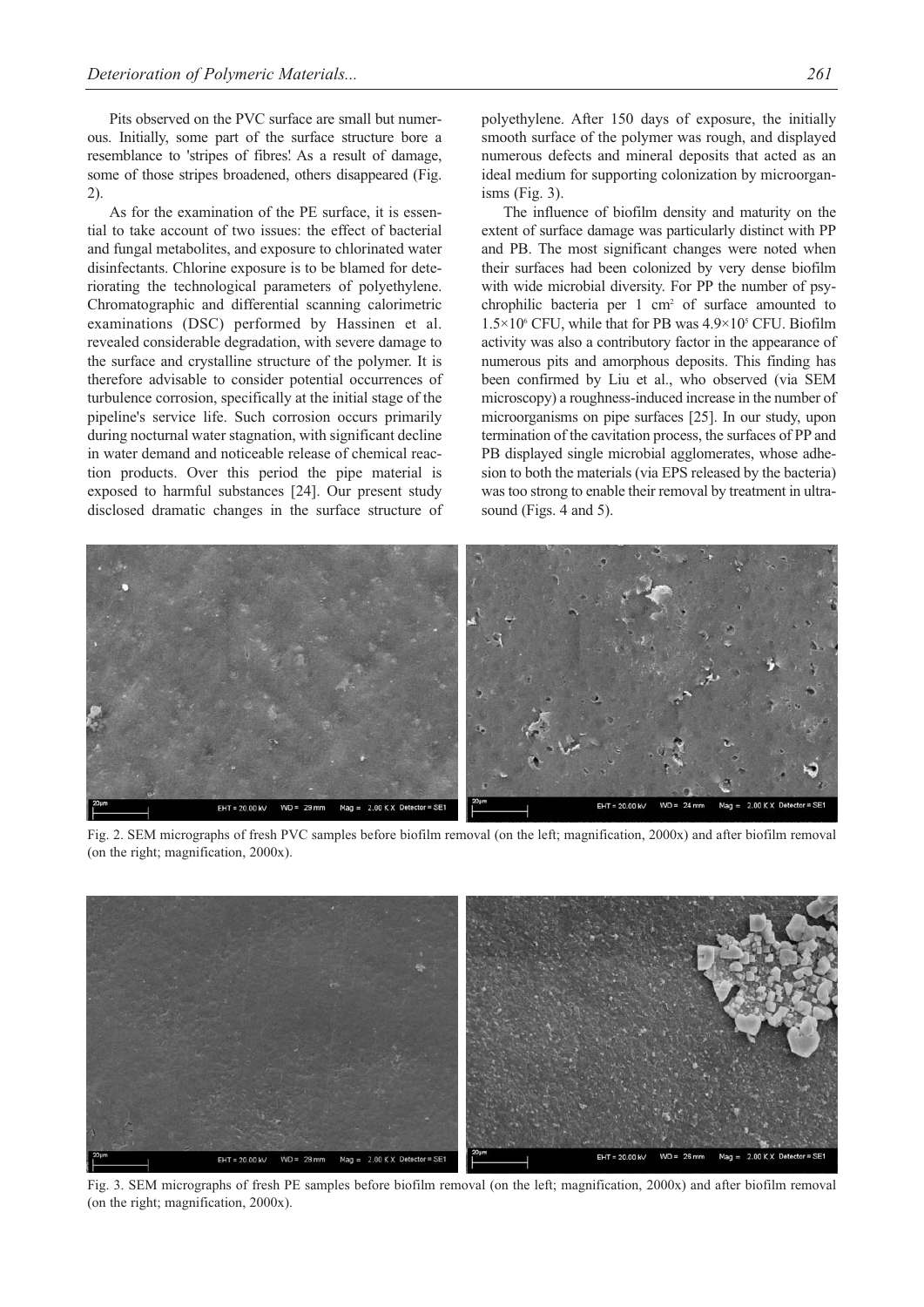#### Biofilm Culture in Shake-Flask Experiments

Shake-flask experiments were carried out for a better understanding of how the metabolism of the microorganisms in the drinking water distribution system affect the surfaces of polymeric pipes. The polymeric materials were analyzed for surface roughness before and after incubation with a suspension of microorganisms. Then the changes observed, as well as the relation between these changes and the number of bacteria that had colonized the material samples, were quantified.

The polymeric materials examined were placed in a minimal medium containing a  $5 \times 10^2$  CFU/cm<sup>3</sup> volume of bacteria for a time span of 40 days. Then the biofilm was removed by the cavitation method (bacterial cells being released into the physiological solution). Using standardized quantitative microbiological analyses from the solution, upon appropriate conversions, the biofilm that had colonized particular polymeric materials was quantified. The results are summarized in Table 2.

Also in these experiments, polyvinyl chloride showed the lowest potential for being colonized by microorgan-

*262 Traczewska T. M., Sitarska M.*

|        |  |  | Table 2. Number of bacteria per 1 cm <sup>2</sup> of surface, accumulated |  |
|--------|--|--|---------------------------------------------------------------------------|--|
|        |  |  | on polymeric materials after 40 days of shake-flask experi-               |  |
| ments. |  |  |                                                                           |  |

| Material                                                   | <b>PVC</b>          | <b>PE</b>     | PP                                                                            | PB            |
|------------------------------------------------------------|---------------------|---------------|-------------------------------------------------------------------------------|---------------|
| Number of psychrophilic<br>bacteria [CFU/cm <sup>2</sup> ] |                     |               | $2.8\times10^{4}$   $1.6\times10^{5}$   $1.4\times10^{5}$   $1.5\times10^{5}$ |               |
| Number of mesophilic<br>bacteria [CFU/cm <sup>2</sup> ]    | $1.2 \times 10^{4}$ | $6\times10^3$ | $4\times10^3$                                                                 | $1\times10^4$ |

isms. The number of psychrophilic bacteria detected on its surface was  $2.8 \times 10^4$  CFU/cm<sup>2</sup>, which is much less compared with the values obtained for the other polymers:  $1.6 \times 10^5$ CFU/cm<sup>2</sup> for PE,  $1.4 \times 10^5$  CFU/cm<sup>2</sup> for PP, and  $1.5 \times 10^5$ CFU/cm2 for PB. The number of mesophilic bacteria amounted to  $1.2 \times 10^4$  CFU/cm<sup>2</sup> and was comparable with the values obtained for PE, PP, and PB. On the surfaces of polyethylene, polypropylene, and polybutylene the numbers of bacteria incubated at 22±2ºC and 37±2ºC were similar. The biofilm that had formed on the surfaces of the polymeric



Fig. 4. SEM micrographs of fresh PP samples before biofilm removal (on the left; magnification, 2000x) and after biofilm removal (on the right; magnification, 1800x).



Fig. 5. SEM micrographs of fresh PB samples before biofilm removal (on the left; magnification, 2000x) and after biofilm removal (on the right; magnification, 1800x).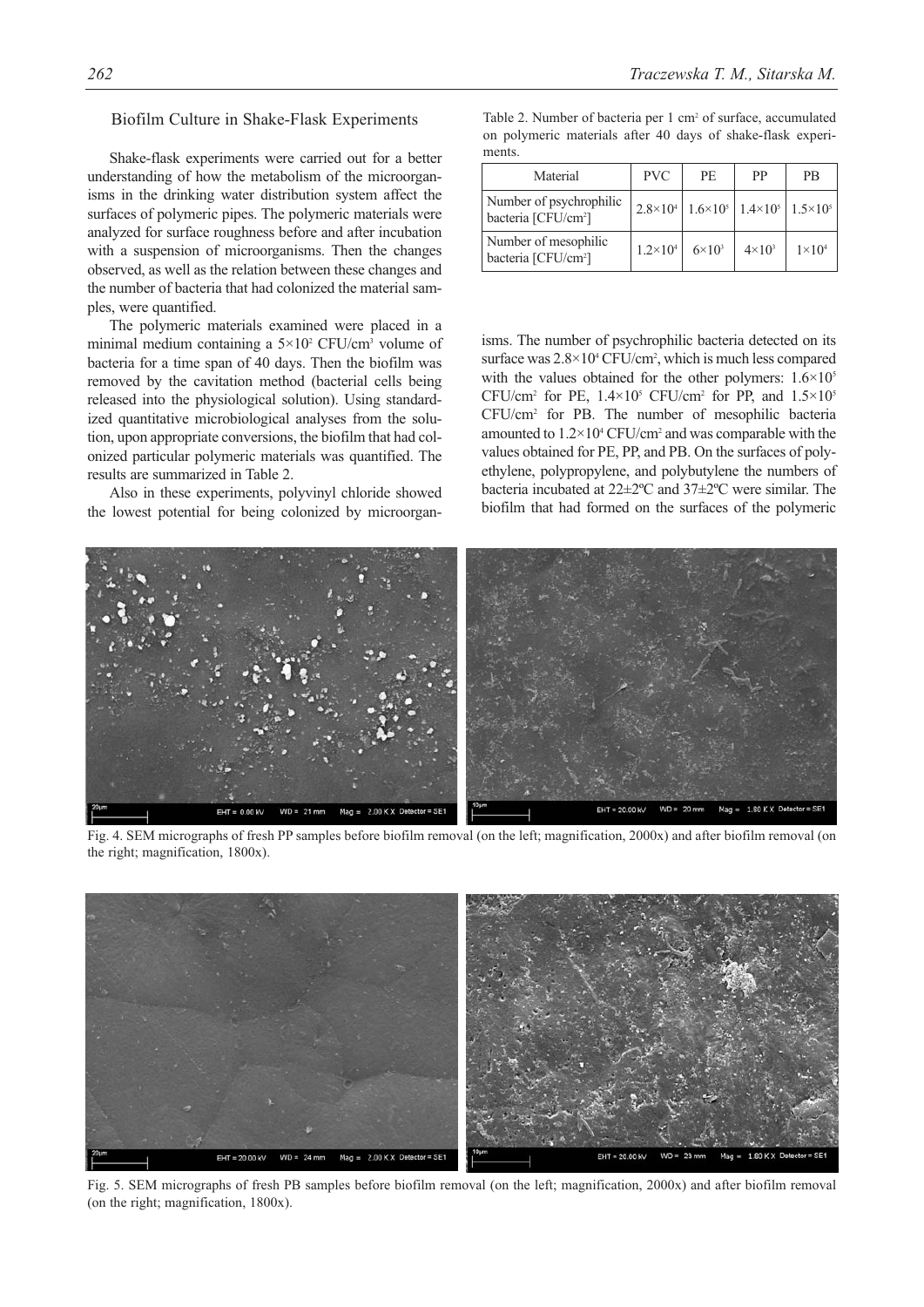materials was characterized by a high proportion of psychrophilic bacteria, which ranged between 93% and 97% in all but one of the polymers. The only exception was in polyvinyl chloride, where the proportion approached 70%.

Upon biofilm removal the samples were analyzed for texture changes on their surfaces with reference to fresh samples. The cutting plane was set to a height of  $0.37 \mu m$ under the reference plane, which accounted for 40 to 45% (4 to 6 µm when counted from the deepest valley) of the total height. Taking into account the size of the bacterial cells (approximately 0.5 µm), it was expected that the greatest changes induced by the metabolic activity of the bacteria would occur at that level of the cutting plane. Roughness was measured using surface sections of about 4 mm<sup>2</sup>, the same for each of the polymers examined. The results are shown in Table 3.

Polyvinyl chloride surface showed the highest skewness ( $S_{sk} = 0.76$ ). That this is an indication of a greater profile asymmetry with respect to the reference plane can be inferred from the kurtosis  $(S_{ku})$  value of 2.89 (< 3.0), which describes the broadening of profile ordinate distribution with respect to the mean plane (frequency of vertex occurrence). For polyethylene the skewness value was lower  $(S_{sk})$  $= 0.14$ ), but kurtosis remained constant with values lower than 3.0. The greatest asymmetry of ordinates was that of polypropylene, but the profile oblateness coefficient took the value of  $3.29$  ( $> 3.0$ ). Polybutylene was characterized by a skewness of 0.33 and a kurtosis of 3.17. The great asymmetry of ordinates and the high coefficient of oblateness make it clear that among the polymers tested, polybutylene displayed the highest surface roughness.

Exposure to bacterial flora brought about a reduction in skewness, which was an indication of a decrease in peak height and, consequently, of a reduction in surface roughness due to material defect. The change in skewness was particularly distinct in polybutylene (85.2 %) and was concomitant with a decrease in kurtosis by 7.3%. Polybutylene had also been colonized by large numbers of psychrophilic and mesophilic bacteria  $(1.5 \times 10^5 \text{ CFU/cm}^2$  and  $1 \times 10^4$ CFU/cm2 , respectively). The coefficient of profile asymmetry for PVC and PE decreased by approximately 70%. Kurtosis decreased by 13.1% for polyvinyl chloride and increased by 1.1% for polyethylene. For polypropylene,  $S_{sk}$ decreased by 50.0%, whereas  $S_{ku}$  increased by 3.3%. An increase in the height of the greatest peak  $(S_n)$  and in the depth of the greatest valley  $(S_v)$  was observed on the surfaces of polyvinyl chloride and polybutylene. Thus, for PVC,  $S_p$  increased by 0.26  $\mu$ m (4%) and  $S_v$  by 0.17  $\mu$ m  $(3.1\%)$ ; for polybutylene, the increase in S<sub>p</sub> totalled 0.43  $\mu$ m (12.9 %) and that in S<sub>v</sub> was 0.09  $\mu$ m (lower than 2%). A reduction in the highest peak and an increase in the depth of the deepest valley were observed with polyethylene (where  $S_p$  decreased by 1.14 $\mu$ m (20.1 %) and  $S_v$  by 0.64 $\mu$ m  $(12.6\%)$  and polypropylene (where S<sub>p</sub> decreased by 0.68 $\mu$ m (11.7%) and S<sub>v</sub> by 0.96  $\mu$ m (15.7 %)).

Differences in the arithmetic mean of the deviations from the profile  $(S<sub>a</sub>)$  before and after exposure to the microflora of

| Table 3. Roughness parameters for polymer pipes before and |  |  |  |
|------------------------------------------------------------|--|--|--|
| after exposure to microorganisms.                          |  |  |  |

|            | reporter to mitroorganism |               |                                                |                               |
|------------|---------------------------|---------------|------------------------------------------------|-------------------------------|
|            | Roughness<br>parameter    | Fresh<br>pipe | Upon exposure<br>to microflora of<br>tap water | Extent of<br>change<br>$[\%]$ |
|            | $S_{a}$                   | 1.56          | 1.62                                           | 3.8                           |
|            | $S_q$                     | 1.91          | 1.96                                           | 2.6                           |
|            | $\mathbf{S}_{\text{sk}}$  | 0.76          | 0.24                                           | $-68.4$                       |
| <b>PVC</b> | $S_{ku}$                  | 2.89          | 2.51                                           | $-13.1$                       |
|            | $S_p$                     | 6.48          | 6.74                                           | 4.0                           |
|            | $S_{v}$                   | 4.86          | 5.01                                           | 3.1                           |
|            | $S_{z}$                   | 11.3          | 11.8                                           | 0.4                           |
|            | $S_{a}$                   | 1.34          | 1.17                                           | $-11.2$                       |
|            | $\mathbf{S}_{\mathbf{q}}$ | 1.65          | 1.44                                           | $-12.7$                       |
|            | $\mathbf{S}_{\text{sk}}$  | 0.14          | 0.05                                           | $-68.6$                       |
| PE         | $S_{ku}$                  | 2.66          | 2.69                                           | 1.1                           |
|            | $S_p$                     | 5.68          | 4.54                                           | $-20.1$                       |
|            | $S_{v}$                   | 5.06          | 4.42                                           | $-12.6$                       |
|            | $\mathbf{S}_{\mathbf{z}}$ | 10.7          | 8.96                                           | $-16.3$                       |
|            | $\mathrm{S}_{\mathrm{a}}$ | 1.15          | 1.16                                           | 0.9                           |
|            | $S_q$                     | 1.47          | 1.49                                           | 1.4                           |
|            | $S_{sk}$                  | 0.10          | 0.05                                           | $-50.0$                       |
| PP         | $S_{ku}$                  | 3.29          | 3.40                                           | 3.3                           |
|            | $S_p$                     | 5.80          | 5.12                                           | $-11.7$                       |
|            | $S_{v}$                   | 6.12          | 5.16                                           | $-15.7$                       |
|            | $S_{z}$                   | 11.9          | 10.3                                           | $-13.4$                       |
|            | $\mathrm{S}_{\mathrm{a}}$ | 0.80          | 0.82                                           | 3.4                           |
| PB         | $S_q$                     | 1.01          | 1.02                                           | 1.0                           |
|            | $S_{sk}$                  | 0.33          | 0.05                                           | $-85.2$                       |
|            | $S_{ku}$                  | 3.17          | 2.94                                           | $-7.3$                        |
|            | $S_p$                     | 3.33          | 3.76                                           | 12.9                          |
|            | $S_{v}$                   | 5.10          | 5.19                                           | 1.8                           |
|            | $\mathbf{S}_{\mathbf{z}}$ | 8.43          | 8.94                                           | 6.0                           |

the biofilm ranged from 0.01 to 0.17 µm. For PVC and PB the value of this parameter increased, which is attributable to the relatively small changes (defects) that appeared on the surfaces of the two materials as a result of biodegradation. A significant difference was noted in the polyethylene sample, where the value of  $S_a$  decreased from 1.34  $\mu$ m to 1.17 $\mu$ m (i.e. by more than 11%), while the other polymer samples showed an increase in the value of this parameter, which ranged between 0.9% and 3.8%. No significant changes were observed on the surface of polypropylene.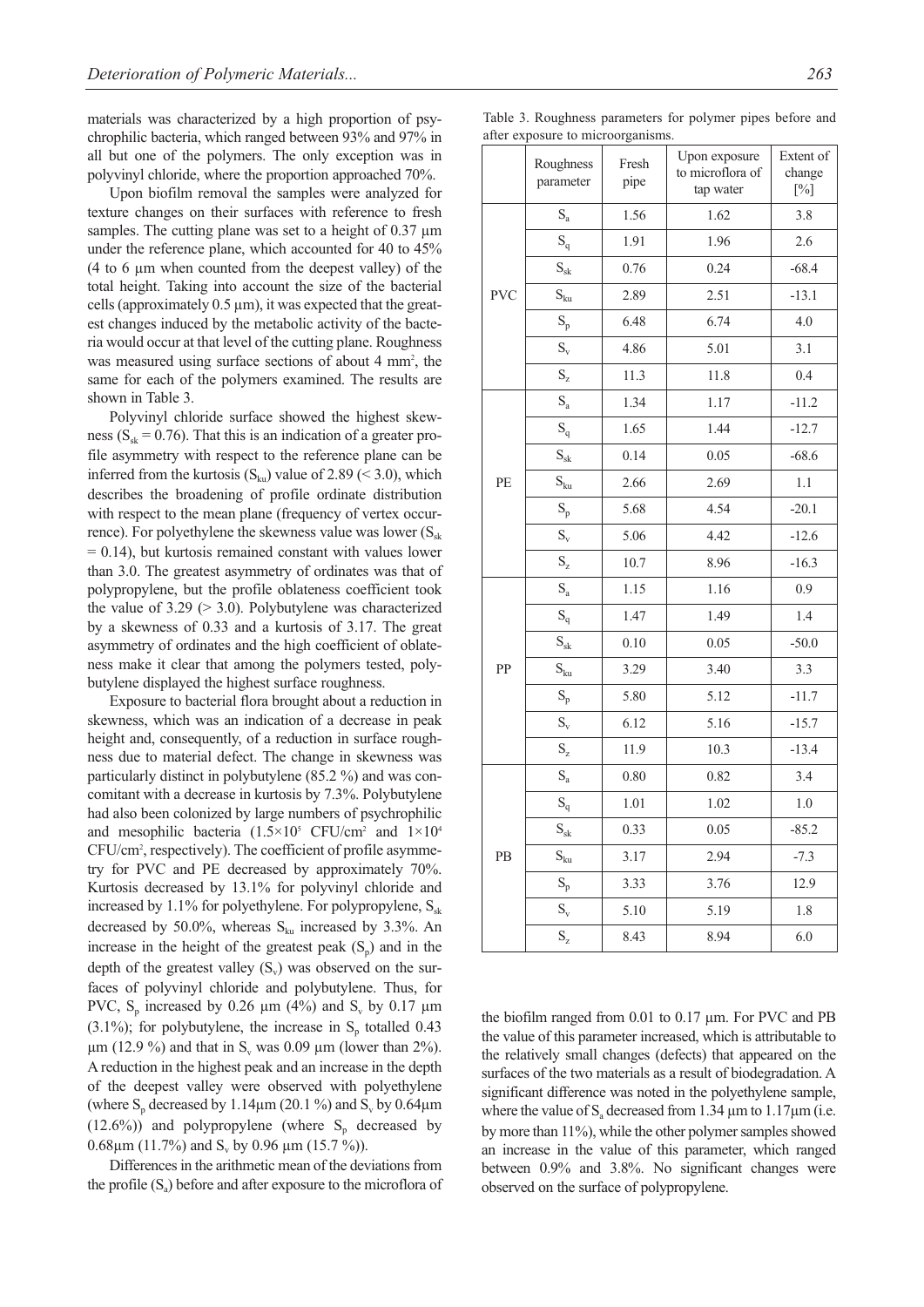The extent and structure of change on the internal surface of the polymer pipe also can be assessed by measuring the number and volume of islands before and after exposure. As for polyvinyl chloride, the number of islands prior to exposure was 72, their mean height, mean surface area, and the ratio of mean height to mean surface area amounted to  $0.353 \mu m$ ,  $0.02 \mu m^2$ , and  $19.4$ , respectively. Upon incubation and biofilm removal, the number of islands decreased to 18, while mean height and mean surface area increased to  $0.809$   $\mu$ m and  $0.083$  mm<sup>2</sup>, respectively. Reduction in the number of islands, which was paralleled by an increase in their height and surface area, resulted from the change in the structure of the polymer surface. The biofilm that had formed increased the depth of the valleys. The decrease in the number of islands might have been caused by their merging into one another as a result of metabolic activity of the microorganisms that were present in the biofilm. Polyvinyl chloride was the least colonized polymeric material. It is essential to note, however, that the microorganisms on its surface followed an almost even distribution pattern. An exposure-induced decline in the number of islands also was noted on the polyethylene surface, where it decreased from 65 to 24. Mean island height increased nearly twofold: from 0.567 µm to 0.909 µm (a similar effect being observed on the PVC surface), whereas the increase in mean island surface was slightly less pronounced: from 0.0141 mm<sup>2</sup> before exposure to 0.0402 mm<sup>2</sup> after exposure. As a result of microbial activity, the surface of the polymer was flattened, single islands merged to form larger ones, and all additional valleys between them increased in depth. Such changes point towards the presence of biofilm as a contributing factor in material loss. Polypropylene appeared to be equally sensitive to the influence of microorganisms. The number of islands on its surface decreased. Their height and surface area, however, did not change as significantly as on PVC and PE, increasing only by 0.1 µm and 0.0253 mm2 , respectively.

For polybutylene the three-dimensional image disclosed 57 islands, whose initial number was 36. The increase in island height by only 0.081  $\mu$ m was insignificant. In contrast to the other polymers, a decrease was observed in the surface area value, which fell from 0.0734 mm<sup>2</sup> to 0.0438 mm<sup>2</sup>. The ratio of mean height to mean surface area increased from 5.96 to 11.8. These changes augmented the number of islands and sharpened their edges, thus contributing to a noticeable rise in surface roughness. Taking account of the fact that polybutylene was densely colonized by microorganisms, it can be assumed that the changes mentioned here were induced by their metabolic activity.

The extent of change in the surface of polymeric materials was illustrated using polybutylene as an example (Fig. 6).



Fig. 6. Changes in the texture of polybutylene surface induced by the presence of biofilm.

(a) Three-dimensional image: fresh PB pipe, before biofilm removal (on the left) and after biofilm removal (on the right) (b) Changes in island number and volume: fresh PB pipe, before biofilm removal (on the left) and after biofilm removal (on the right)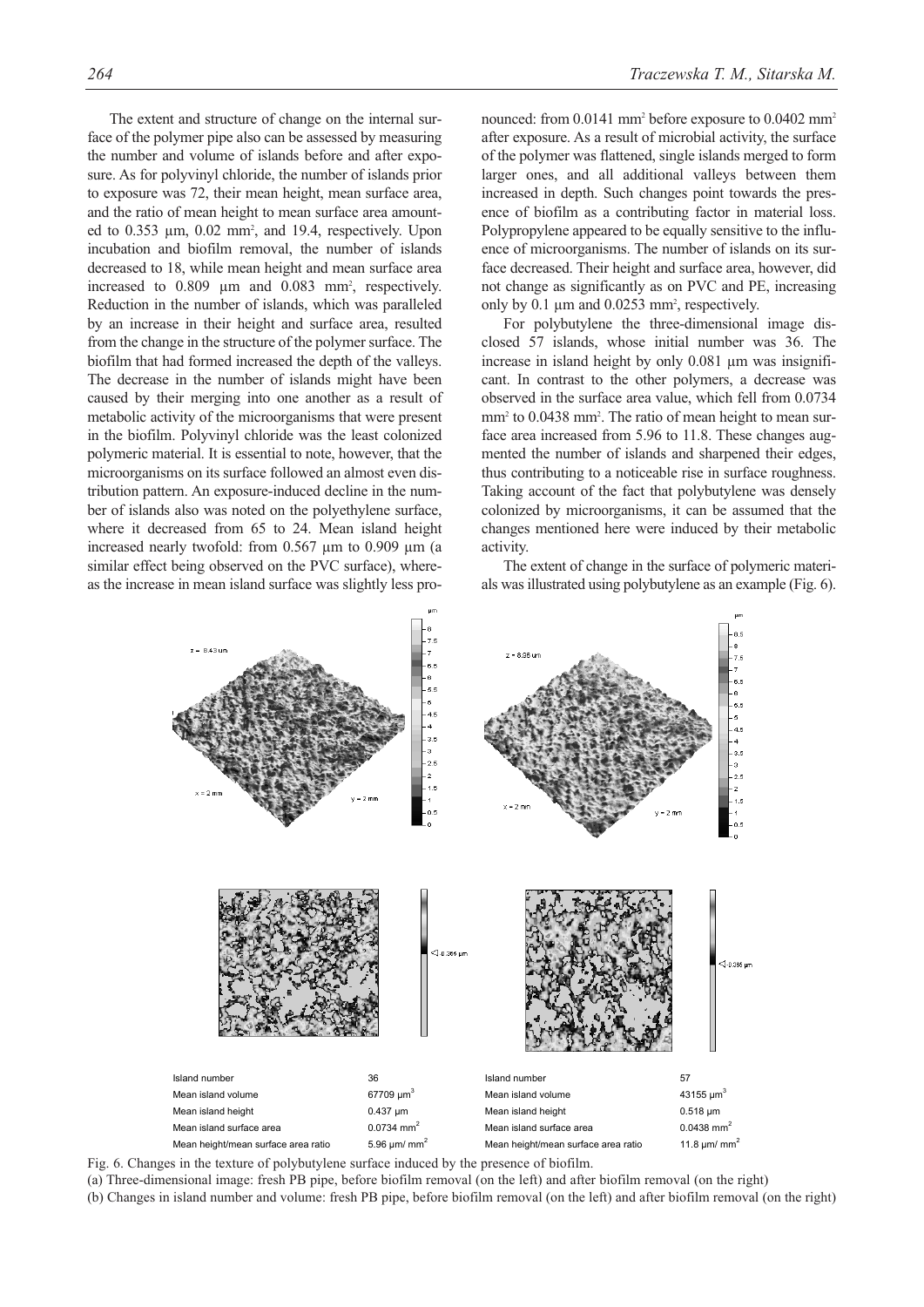Upon exposure to the microflora in the drinking water distribution system, all of the polymeric materials exhibited changes on their surfaces. Polyvinyl chloride and polybutylene developed an increase in surface roughness, thus enhancing their potential for being easily colonized by microorganisms, including those with poor adhesive properties.

The biofilm growth and rise in surface roughness observed in this study provide evidence to suggest that polymers are not immune to biodegradation.

# **Conclusions**

- 1. Polymeric materials used in drinking water distribution systems promote biofilm development. This has been substantiated by analysis of the numbers of microorganisms that colonized the polymeric materials tested, and also by SEM examinations of biofilm formed.
- 2. The potential of the polymer to promote biofilm growth can by ranked in the following order: polybutylene > polypropylene > polyethylene > polyvinyl chloride.
- 3. The metabolic activity of the microorganisms contained in the biofilm suggests the occurrence of microbiological corrosion/biodegradation. This can be implied from the measured values of surface roughness, as well as from the SEM micrographs of the polymer surfaces where pits/defects occur.
- 4. The structure of the polymer surface influences the extent of colonization.

### **Acknowledgements**

This paper has been written as a result of realization of the project entitled: "Detectors and sensors for measuring factors hazardous to environment – modeling and monitoring of threats."

The project financed by the European Union via the European Regional Development Fund and the Polish state budget, within the framework of the Operational Programme Innovative Economy 2007÷2013.

The contract for refinancing No. POIG.01.03.01-02- 002/08-00.

#### **References**

- 1. BENTHAM R.H. Routine sampling and the control of *Legionella* spp. in cooling tower water systems. Curr. Microbiol. **41**, 271, **2000**.
- 2. BESNER M-C., GAUTHIER V., BARBEAU B., MIL-LETTE R., CHAPLEAU R., PRÉVOST M. Understanding distribution system water quality. J. Am. Water Works Ass. **93**, (7), 101, **2001**.
- 3. OLLOS P.J., HUCK P.M., SLAWSON R.M. Factors affecting biofilm accumulation in Model Distribution Systems. J. Am. Water Works Ass. **95**, (1), 87, **2003**.
- 4. KARNEÏS A., NAKACHE F., DEGUIN A., FEINBERG M. The effects of water residence time on the biological quality in a distribution network. Water Res. **29**, (7), 1719, **1995**.
- 5. SHENG S., TING Y.-P., PEHKONEN S.O. The influence of sulphate-reducing bacteria biofilm on the corrosion of stainless steel AISI 316. Corros. Sci. **49**, 2159, **2007**.
- 6. HALLAM N.B., WEST J.R., FORSTER C.F., SIMMS J. The potential for biofilm growth in water distribution systems. Water Res. **35**, 4063, **2001**.
- 7. ZHANG M., SEMMENS M.J., SCHULER D., HOZALSKI R.M. Biostability and microbiological quality in a chloraminated distribution system. J. Am. Water Works Ass. **94**, (9), 112, **2002**.
- 8. TENG F., GUAN Y.T., Zhu W.P. Effect of biofilm on cast iron pipe corrosion in drinking water distribution system: Corrosion scales characterization and microbial community structure investigation. Corros. Sci. **50**, 2816, **2008**.
- 9. ILHAN-SUNGUR E., CANSEVER, N., COTUK A. Microbial corrosion of galvanized steel by a freshwater strain of sulphate reducing bacteria (*Desulfovibrio* sp.). Corros. Sci. **49**, 1097, **2007**.
- 10. CORTI A., MUNIYASAMY S., VITALI M., IMAM S.H., CHIELLINI E. Oxidation and biodegradation of polyethylene films containing pro-oxidant additives: Synergistic effects of sunlight exposure, thermal aging and fungal biodegradation. Polymer Degrad. Stabil. **95**, (6), 1106, **2010**.
- 11. GRABIŃSKA-ŁONIEWSKA A., KORNIŁŁOWICZ-KOWALEWSKA T., WARDZYNSKA G., BORYN K. Occurrence of fungi in water distribution system. Pol. J. Environ. Stud. **16**, (4), 539, **2007**.
- 12. AAMER A.S., FARIHA H., ABDUL H., SAFIA A. Biological degradation of plastics: A comprehensive review. Biotechnol. Adv. **26**, 246, **2008**.
- 13. GAUTHIER V., GÉRARD B., PORTAL J-M., BLOCK J-C., GATEL D. Organic matter as loose deposits in a drinking water distribution system. Water Res. **33**, (4), 1014, **1999**.
- 14. ZYSKA B.J. Problems of microbial deterioration of materials in Eastern Europe. Int. Biodeter. Biodeg. **49**, 73, **2002**.
- 15. ANTONY P.J., SINGH RAMAN R.K., RAMAN R., KUMAR P. Role of microstructure on corrosion of duplex stainless steel in presence of bacterial activity. Corros. Sci. **52**, 1404, **2010**.
- 16. FLEMMING H-C. Relevance of biofilms for the biodeterioration of surfaces of polymeric materials. Polymer Degrad. Stabil. **59**, 309, **1998**.
- 17. YU J., KIM D., LEE T. Microbial diversity in biofilms on water distribution pipes of different materials. Water Sci. and Techno. **61**, (1), 163, **2010**.
- 18. TRACZEWSKA T.M., SITARSKA M. Impact of the physical strukture on the development of biofilm. Corrosion Protection. **1**, 15, **2012**.
- 19. PN–EN ISO 6222:**2004** Quality of water. Quantitative assay of culturable micro-organisms. Determination of the colony count by inoculation in a nutrient agar culture medium.
- 20. ALNNASOURI A., DAGOT C., PONS M.-N. Comparison of four methods to assess biofilm development. Water Sci. Technol. **63**, (3), 432, **2011**.
- 21. ZACHEUS O.M., IIVANAINEN E.K., NISSINEN T.K., LEHTOLA M.J., MARTIKAINEN P.J. Bacterial biofilm formation on polivinyl chloride, polyethylene and stainless steel exposed to ozonated water. Water Res. **34**, (1), 63, **2000**.
- 22. CODONY F., MORATO J., RIBAS F., MAS J. Effect of chlorine, biodegradable dissolved organic carbon and sus-